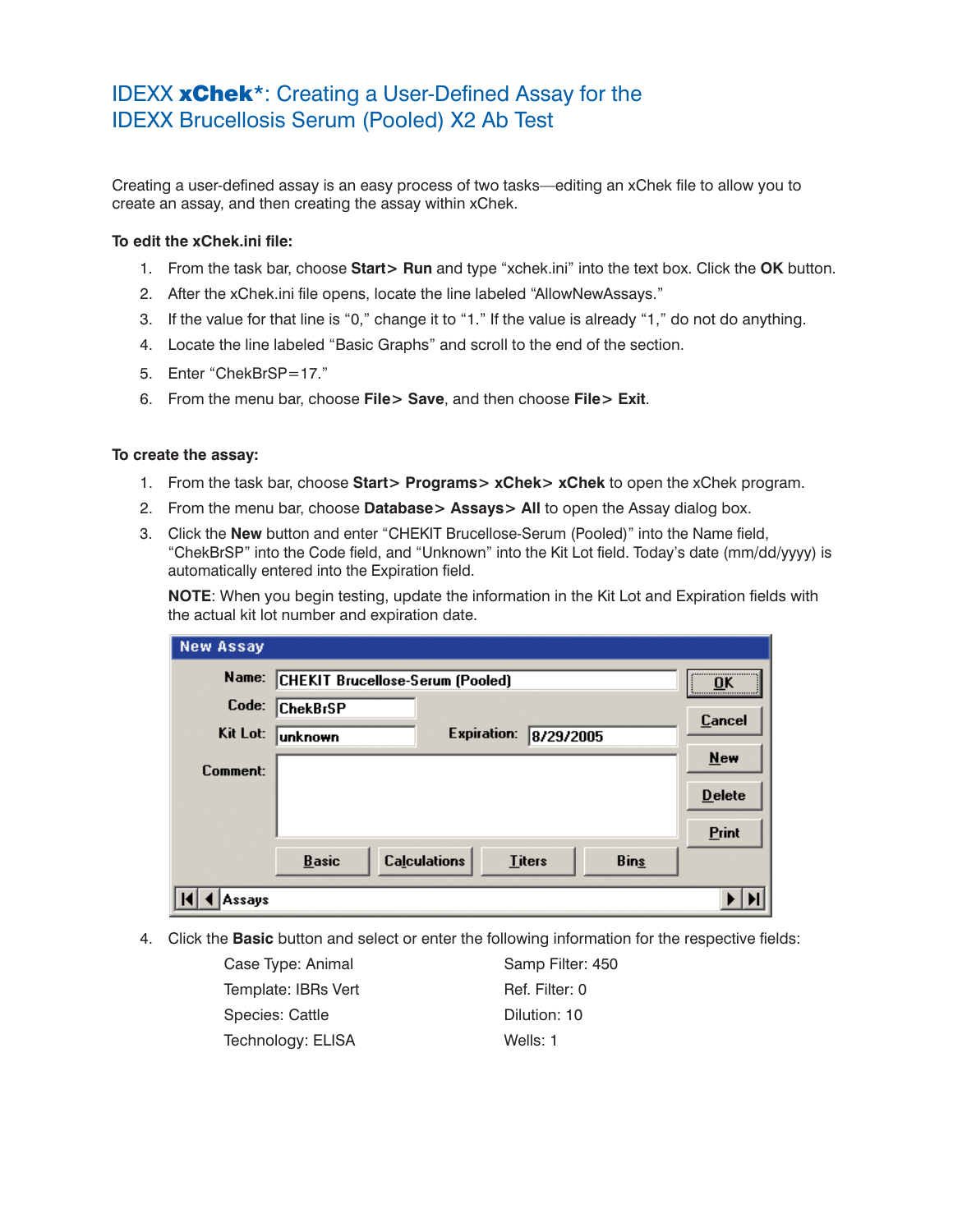| <b>New Assay</b>  |                  |                         |        |
|-------------------|------------------|-------------------------|--------|
| Case Type: Animal |                  | Samp Filter: 450        |        |
| Template:         | <b>IBRs</b> Vert | Ref Filter: $\boxed{0}$ |        |
| Species:          | <b>Cattle</b>    | Dilution: $\boxed{10}$  | Cancel |
| Technology:       | <b>ELISA</b>     | Wells: $\sqrt{1}$       |        |

**NOTE:** The CHEKIT Brucellose—Serum assay has a negative and a positive control configuration in the insert that is not supported by the IDEXX xChek software. The assay has been set up in xChek to have a vertical control configuration. Therefore, place negative controls in wells A1 and B1, and positive controls in wells C1 and D1.

- 5. Click **OK** to save the settings.
- 6. Click the **Calculations** button and select or enter the following information: Formulas:

"S" Part of Ratio: Sample1 - Negative

"P" Part of Ratio: Positive - Negative

"N" Part of Ratio: None

Blocking Factor: None

First Calculation:

Variable: S/P

Positive Cutoff: 0.30

Suspect Cutoff: 0.30

Comparison: >=

**NOTE:** xChek does not support the Value % calculation. Instead, xChek calculates an S/P value. The cutoff values have been updated to match the new calculation and the interpretation is the same.

| <b>New Assay</b>                             |                     |                                        |        |  |  |  |  |
|----------------------------------------------|---------------------|----------------------------------------|--------|--|--|--|--|
| <b>Formulas</b>                              |                     |                                        |        |  |  |  |  |
| "S" Part of Ratio:                           | Sample1 - Negative  |                                        |        |  |  |  |  |
| "P" Part of Ratio:                           | Positive - Negative |                                        | Cancel |  |  |  |  |
| "N" Part of Ratio:                           | None                |                                        | Reset  |  |  |  |  |
| <b>Blocking Factor:</b>                      | <b>None</b>         |                                        |        |  |  |  |  |
| <b>First Calculation</b><br>Variable:<br>S/P |                     | <b>Second Calculation</b><br>Variable: | None   |  |  |  |  |
| <b>Positive Cutoff:</b><br>  0.30            |                     | <b>Positive Cutoff:</b><br>10          |        |  |  |  |  |
| <b>Suspect Cutoff:</b><br>10.30              |                     | <b>Suspect Cutoff:</b><br>10           |        |  |  |  |  |
| Comparison:<br>$\rightarrow$                 |                     | Comparison:                            | None   |  |  |  |  |
|                                              |                     |                                        |        |  |  |  |  |

7. Click **OK** to save these settings, and then click the **OK** button to save the assay to the database. You can now test for brucellose antibodies using the xChek Assay Management System.

**NOTE:** xChek does not evaluate controls or results for validity when you use a user-defined assay. You must evaluate the results from each assay in accordance with good laboratory practices. To evaluate your assay validity, please refer to the "Reading of Results" section in the insert provided with this test kit.